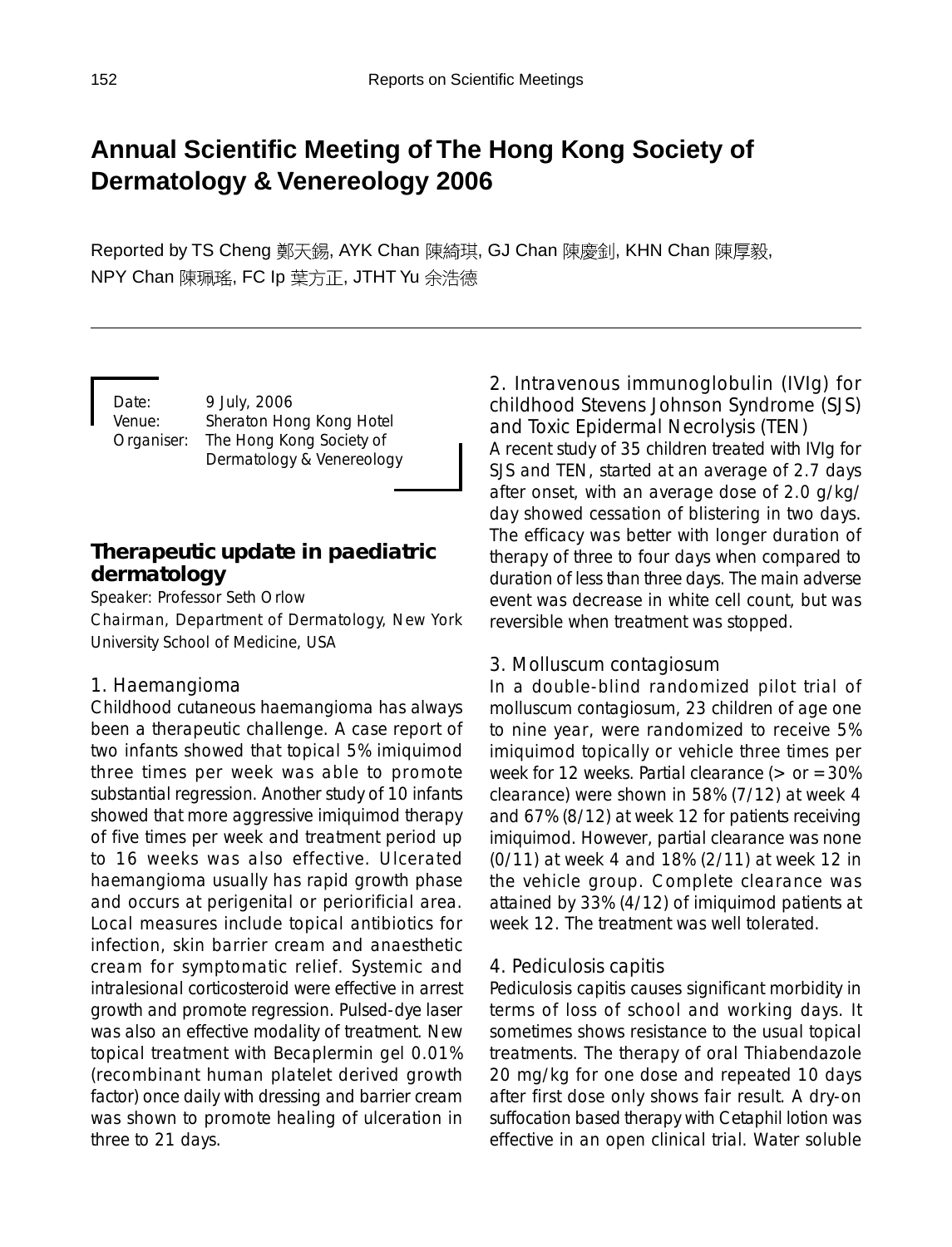Cetaphil lotion is a non-toxic lotion composed of stearyl alcohol, propylene glycol, sodium lauryl sulfate, acetyl alcohol, water, methyl-4 hydroxybenzoate, propyl p-hydroxybenzoate and butyl p-hydroxybenzoate. The lotion was applied wet thoroughly and wait for two minutes. The lotion was combed out followed by blow-dry of hair, followed by the use of child's usual shampoo eight hours later. Patient was instructed to either remove nits or leave the nits behind. The lotion was applied once weekly until cure, up to a maximum of three applications. The film layer completely covers the louse and causes death by suffocation. In the trial of 133 subjects, the overall cure rate was 96% and a remission rate of 94% at six months. There was no adverse effect.

### *5. Vitiligo*

Topical tacrolimus was shown to be effective in treating vitiligo. The onset of therapeutic efficacy was usually 11-14 weeks. The best response was observed in those with segmental lesion. Topical tacrolimus was as effective as topical clobetasol propionate to induce repigmentation in a study. However, topical tacrolimus was better tolerated and had better response for facial lesions.

# *6. Pityriasis rosea*

Double-blind placebo-controlled trials showed that oral erythromycin for two weeks was effective to induce resolution of eruptions when compared with placebo. The probable mechanism was the anti-inflammatory action of erythromycin. However, another study showed that azithromycin did not alter the course of the disease.

### *7. FDA action impact on paediatric dermatology*

The treatment of atopic eczema has been advancing with the introduction of calcineurin inhibitors. Pimecrolimus and tacrolimus are the two topical agents approved for use in childhood atopic eczema. There were revised indications for their use, namely as a second line therapy, in area where other topical agents such as corticosteroid were inappropriate, use in child older than two years old, for short term and non-continuous treatment.

# *Learning points:*

There are many new advances in the treatment of various paediatric dermatological diseases. Better therapeutic options are available for previous challenging diseases such as childhood haemangioma, SJS and TEN.

# **Approach to infantile and juvenile acne**

Speaker: Dr. Chi-keung Yeung

Honorary Clinical Assistant Professor, Department of Medicine, The University of Hong Kong, Hong Kong

Acne vulgaris is a chronic inflammatory disease of the pilosebaceous unit affecting mostly adolescents. Its severity varies from mild to a very distressing and socially disabling disorder. Comedones may precede the development of inflammatory lesions by up to two years and their early onset is the best predictor of future severe acne. The psychosocial impact of acne is often under-estimated and is not always proportional to the physical severity. It is associated with low self-esteem, anxiety, depression, poor interpersonal skills and suicidal ideation in adolescence. Early recognition and therapy may prevent scarring and psychosocial stress.

Neonatal and infantile acne are differentiated by the age of onset and clinical features. Neonatal acne, also known as cephalic pustulosis, often appears in the first few weeks of life as erythematous papulopustules without comedones on the face and scalp. It is self-limiting or usually responds to topical antifungals as inflammatory reaction to Malassezia species has been proposed to be an aetiology factor. Infantile acne typically occurs in males at around six months of age and presents with comedones, inflammatory papules and rarely nodules that may lead to pitted scarring. The lesions are primarily found on the cheeks and are considered to be driven by androgen. Naevoid acne are an uncommon variant that presents initially as localized linear comedonal lesions at an early age, followed by inflammatory lesions at puberty.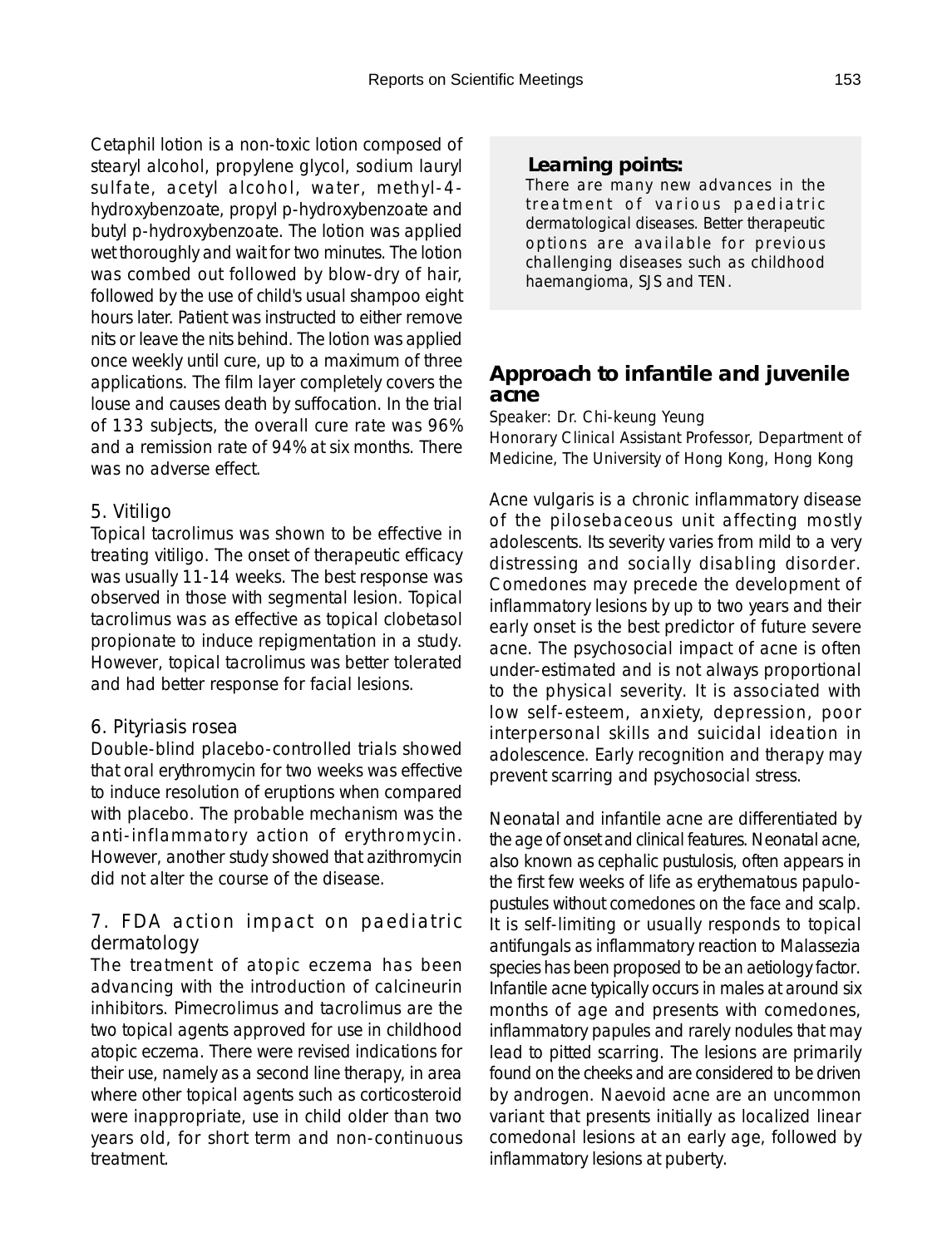Acne may also be secondary to endocrinologic abnormalitis involving hyperandrogenism, especially between the age of three and seven years. Suspicious features include irregular menstrual periods, hirsutism, obesity, alopecia and poor treatment response. Screening with bone age and growth charts is useful.

Acne fulminans is an acute ulcerative form of acne associated with systemic symptoms. It is sometimes triggered by the use of oral isotretinoin. Treatment involves a tapering course of systemic steroid followed by gradual introduction of oral isotretinoin.

The principles of paediatric acne treatment are the same as for adults. The choice of acne therapy depends on the assessment of physical severity, lesion types and psychosocial effects. Truncal acne, hyperpigmentation and scarring are sometimes overlooked. Compliance is the major issue in acne management in children and adolescents. Adequate discussion with the parents about the chronic nature of disease, side effects of treatment and expected slow response are essential in optimising treatment outcome.

Topical retinoids are used for mild comedonal acne. Treatment of mild to moderate inflammatory disease involves topical benzoyl peroxide, topical or oral antimicrobials and topical retinoids. In children, oral erythromycin is used while oral tetracycline is contraindicated because of the side effect of permanent tooth staining.

Oral isotretinoin is indicated for scarring nodulocystic acne, acne refractory to other treatment or associated with significant psychosocial complications. A minority of patients may develop an acute flare in the first two months of isotretinoin treatment and may require systemic steroid or reduction of isotretinoin dose. Long term adverse effects are infrequent. Adverse skeletal effects are very rare at typical doses (0.5-1.5 mg/ kg/day). Monitoring should involve baseline and regular liver function tests and serum lipids as well as bone studies. Pregnancy prevention program guidelines should be strictly followed.

### *Learning points:*

Early recognition and treatment of acne is important to avoid significant physical and psychosocial scarring. Early onset of comedones is the best predictor of future acne severity. Careful education and discussion with parents about acne, the side effects and expected response is essential in management. Oral isotretinoin can be safely used in children for refractory, scarring nodulocystic acne but requires careful monitoring.

# **Laser treatment of skin diseases in children**

Speaker: Dr. Henry Hin-lee Chan

Honorary Clinical Associate Professor, Department of Medicine, The University of Hong Kong & The Chinese University of Hong Kong, Hong Kong

Laser and intense pulsed light can be employed in the treatment of congenital lesions including naevus of Ota, café au lait patch, congenital melanocytic naevi, port wine stain, and proliferative haemangioma. These therapies can also be used to treat vitiligo.

However, the use of laser therapy in congenital melanocytic nevi in Asian is controversial because of the concern of potential neoplastic change. Ruby laser with longer pulse duration achieves better result than Q-switched laser. For naevus of Ota, Q-switched ruby laser achieves better result in younger age group and complication rate is lower. Epidermis in children is thinner in comparison with adult so that laser has better penetration and reaches nevomelanocytic cells more easily. The risk of recurrence is 0.6-1.2%. For café au lait patch, Q-switched laser has demonstrated variable result and frequent recurrence.

Laser and light therapy can also be used to treat vascular lesions like port wine stain, haemangioma and scar. Pulsed dye laser is the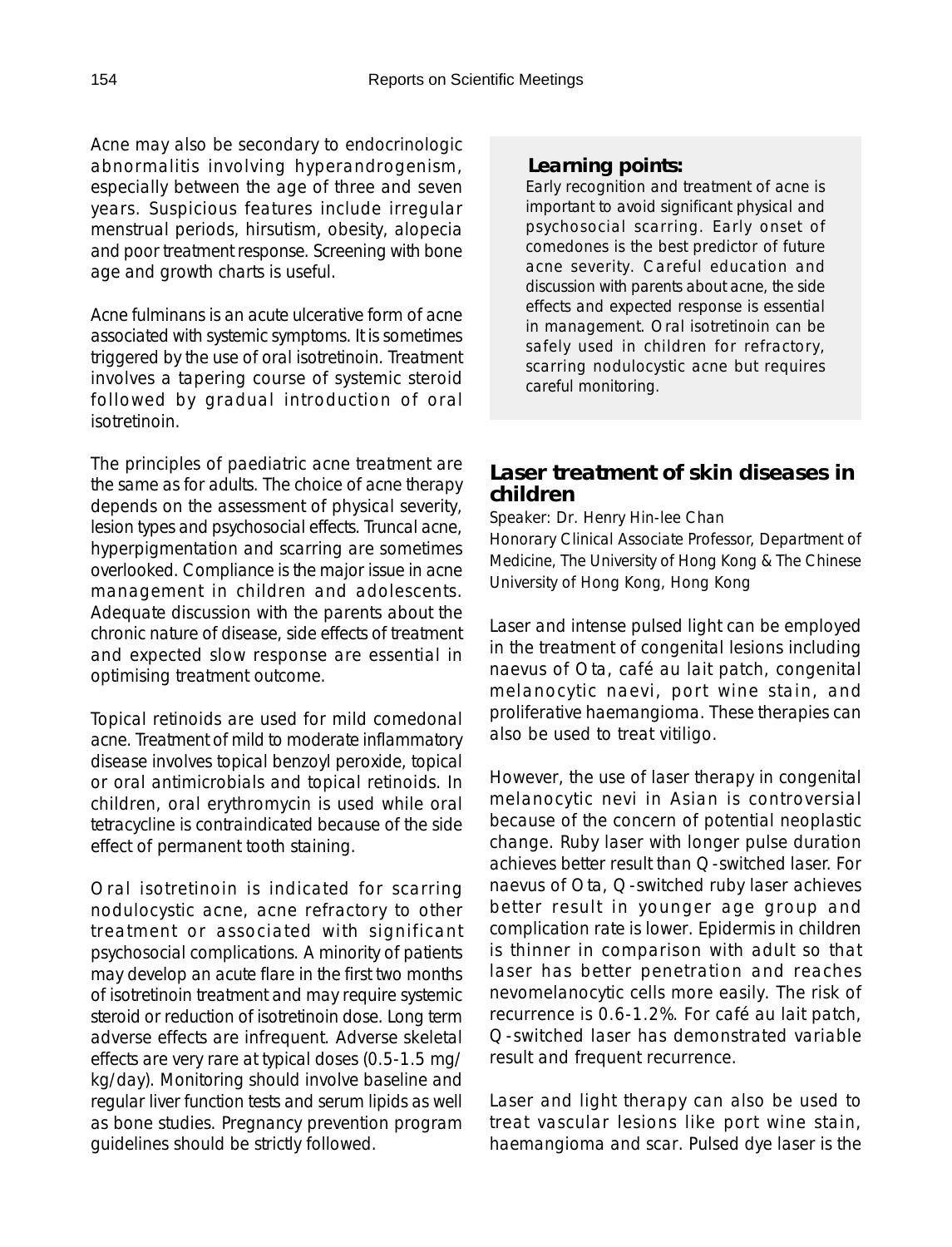laser of choice in port wine stain due to its lower risk of scarring, less pigmentary change and relatively higher rate of clearing. The addition of a dynamic cryogen cooling device has advanced the treatment by epidermal protection via surface cooling and selective heat accumulation in vessels. Children with port wine stain should be treated early to prevent adversity on their psychological development. The use of laser therapy in proliferative haemangioma is debatable. Ulceration has been reported in patients with haemangioma treated with pulsed dye laser. Traditional pulsed dye laser with shorter pulse duration has more complications than pulsed dye laser with longer pulse duration. The use of laser therapy in scar is notably very effective.

Photodynamic therapy by combination of topical photosensitizer and deep penetrating broad band red light can be used to treat acne and cause shrinking of sebaceous gland. The side effects are crusting, exfoliation and pigment change.

#### *Learning points:*

Judicious use of laser and intense pulsed light source has advanced treatment for congenital skin lesions in paediatric population.

### **Skin manifestations in primary immunodeficiencies**

Speaker: Professor Yu-lung Lau

Chair Professor & Head, Department of Paediatrics & Adolescent Medicine, The University of Hong Kong

There are currently over 100 types of primary immunodeficiences with defined genetic defects. Their clinical presentations are widely variable. More than 40% of them have a deficiency predominantly of the humoral immunity. It is important to have an early and accurate diagnosis, so that optimal treatment, genetic

counselling and prenatal diagnosis can be offered to avoid or minimize long term complications.

Making an accurate diagnosis starts with a good history and clinical examination, together with blood tests for screening. They include absolute neutrophil count (ANC), absolute lymphocyte count (ALC), platelet count and immunoglobulin level. As a dermatologist, one should suspect possible primary immunodeficiencies if patients present with certain skin conditions which appear to be persistent and resistant to conventional treatment, such as refractory eczema, persistent skin and mucosal candidiasis, poor wound healing, cutaneous BCG site infection, hypohidrosis, ecythema gangrenosum, pyoderma, cutaneous lymphoma, urticaria and cystic acne.

Refractory eczema can be a manifestation of Wiskott-Aldrich syndrome (WAS), hyper-IgE syndrome, IPEX (immune dysregulation, polyendocrinopathy, enteropathy, X-linked) and IgG subglass deficiency. WAS presents with petechiae, intracerebral haemorrhage and bloody diarrhoea. It is characterized by small volume platelets and a low platelet count. Hyper IgE syndrome presents with multiple cold abscesses and delayed dentition. IPEX is a recently described condition seen in male infants. It is due to mutation in FOXP3 gene on the X chromosome leading to defective regulatory and effector T-cell function. IPEX patients can present with failure to thrive and diarrhoea, and they can have associated diabetes mellitus, autoimmune enteropathy, haemolytic anaemia and thyroid function abnormalities.

Persistent skin and mucosal candidiasis should alert one to the possibility of severe combined immunodeficiency (SCID) and chronic mucocutaneous candidiasis (CMC). SCID patients can present with failure to thrive and chronic diarrhoea; whereas skin manifestations of CMC can consist of severe nail dystrophy, macroglossia and creased tongue. Cutaneous BCG infection is suggestive of T-cell deficiency. It can be seen in SCID, DiGeorge syndrome and chronic granulomatous disease (CGD). Poor wound healing, late cord separation and chronic gingivitis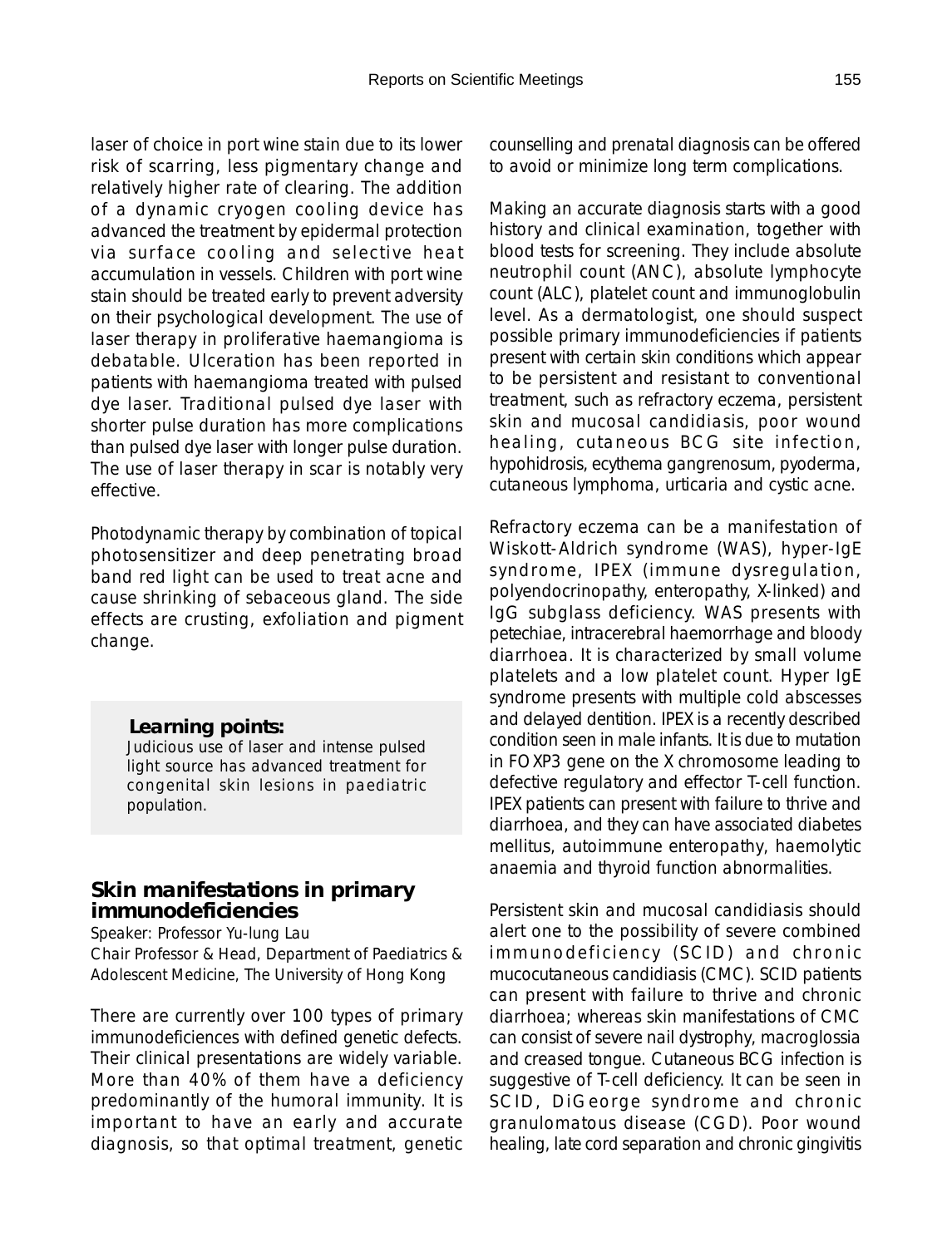can be due to leucocyte adhesion deficiency. Hypohidrosis, hypodontia, conical teeth, periorbital wrinkling and sparse hair in a boy should alert one to X-linked hypohidrotic ectodermal dysplasia. Pyoderma and furuncle can be a feature of common variable immunodeficiency (CVID) and X-linked agammaglobulinaemia. Ecythema gangrenosum with neutropenia and mouth ulcer should raise the possibility of severe congenital neutropenia. Urticaria presenting in the first week of life with increased intracranial pressure and cerebral vasculitis are features of chronic infantile neurologic cutaneous and articular syndrome (CINCA). Cystic acne with pyogenic arthritis and pyoderma gangrenosum together are features of 'pyogenic arthritis, pyoderma gangrenosum and acne (PAPA)' syndrome. It is an autosomal dominant condition in which the genetic defect leads to dysregulation of the inflammatory pathway.

It is now possible to offer molecular diagnosis for about 20 different primary immunodeficiency conditions. As dermatologists, it is important to be aware of these conditions so that an early and accurate diagnosis can be made in order to prevent any irreparable organ damage.

#### *Learning points:*

Primary immunodeficiencies can present to dermatologists with a variety of skin manifestations. It is important to be aware of these conditions so that an early and accurate diagnosis can be made.

# **Genetic basis of selected skin diseases**

Speaker: Dr. Stephen Tak-sum Lam Consultant Clinical Geneticist & Head, Clinical Genetic Service, Department of Health, Hong Kong

Genetic disorders can be classified into mendelian inheritance, chromosomal derangements or multifactorial in origin.

Of mendelian inheritance, these single gene disorders can be further divided into autosomal dominant, autosomal recessive and X-linked dominant or recessive. Recently, a number of genetic mutations have been identified for specific skin diseases in this monogenic manner. Single gene disorders are found in the disorders of epidermis in the form of abnormalities of pigmentation (including oculocutaneous and ocular albinism or more localized hypopigmentation disorders in the form of piebaldism and Waardenburg syndrome); keratinization defects in the form of ichthyosiform dermatoses; epidermal adhesion defects in the form of epidermolysis bullosa and ectodermal dysplasia. Furthermore, monogenic inheritance is implicated in other heterogeneous disorders including, Hailey-Hailey disease and trichothiodystrophy, skin malignancies and genetically determined benign tumours. Hereditary disorders of the dermis may be found in the form of connective tissue disorders such as Marfan syndrome, Ehler-Danlos syndrome or elastic tissue disorders such as cutis laxa. Molecular genetic diagnosis is now available for some of the skin conditions.

For chromosomopathies, certain skin features are found to be associated with specific syndromes. These syndromes may be identified by features other than in the skin. For multifactorial conditions, single or multiple genes interacting with the environmental effects may be involved. Common conditions including psoriasis and eczema are intensively studied for their genetic basis and geneenvironmental interactions.

### *Learning points:*

Genetic disorders are found in a number of skin diseases. Molecular genetic diagnosis is now available for some of these conditions.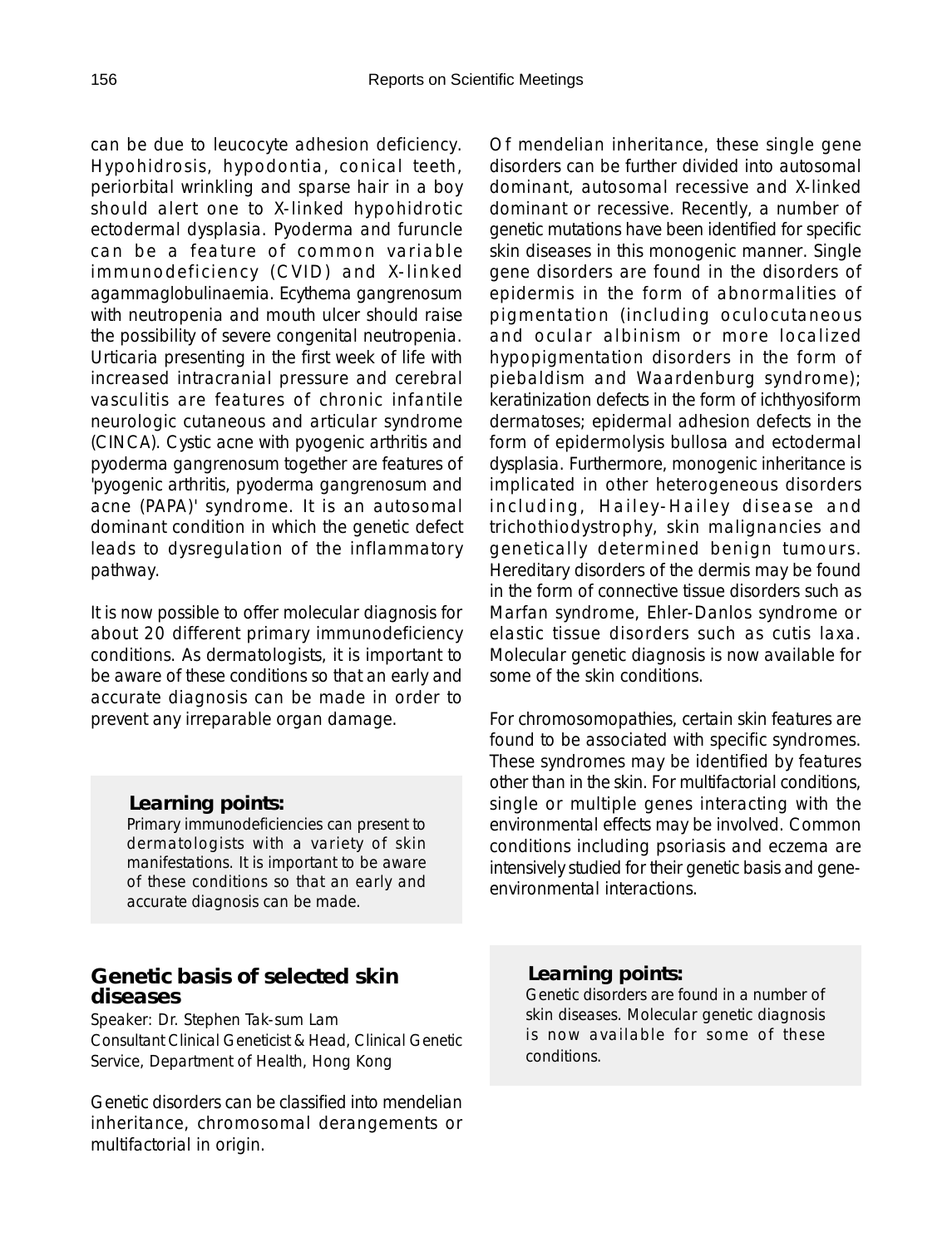# **Recent skin rejuvenation trends using IPL technologies**

Speaker: Dr. Kei Negishi

Sub-assistant Professor, Department of Aesthetic Surgery & Medicine, Institute of Aoyama Women's and Natural Medicine, Tokyo Women's Medical University, Japan

There are many different modalities for non ablative facial rejuvenation. These include light sources, lasers and various radiofrequency devices. In recent years, non-ablative photorejuvenation by intense pulsed light (IPL) sources has become popular in Asians. It is particularly efficacious in removing epidermal pigment disorders without causing post-inflammatory hyperpigmentation, in contrast to the traditional pigment lasers. In addition, it has the benefit of improving vascular lesions, overall skin tone and skin texture.

A major concern of IPL facial rejuvenation in Asians is the unmasking of latent melasma that results in hyperpigmentation after the IPL treatments. It is therefore recommended to perform ultraviolet light photography before IPL treatment in order to detect latent melasma. The concept of "IPL-individualized wavelength based parameter setting" is introduced. If latent melasma is detected or for those patients with darker skin, longer wavelength spectrum (>600 nm), lower fluence and adjustments in pulse duration should be used for full face rejuvenation. Individual pigmented lesions such as solar lentigo can subsequently be treated with IPL using hand-piece with smaller spot size, shorter wavelengths and higher fluence. Alternatively a Q-switched pigment laser can be used to treat residual pigment lesions. In addition, topical bleaching agents and sunscreen should always be used before, during and after IPL therapy.

This concept of 'IPL-individualized wavelength based parameter setting' for pigmentation and other skin lesions can maximize the treatment result and minimize the risk of complication.

### *Learning points:*

Caution should be exercised in performing IPL treatments on Asian patients. The risk of unmasking latent melasma can be reduced and darker skin patients can safely be treated by using the concept of IPLindividualized wavelength based parameter setting.

# **Tricks in out patient minor surgery**

Speaker: Dr. Man-kwong Tung Vice Director, Plastic & Reconstructive Surgery Centre, Hong Kong Sanatorium & Hospital, Hong Kong

Before starting the operation, one should try to build a good rapport with the patient and to take clinical photos. Always corrects patients' wrong concepts and expectations and leads the patients back to reality. Drug history, past medical history and history of poor wound healing are important during history taking. In performing the physical examination, watch out for previous scars and any small skin cancer. Furthermore, psychiatric assessment and evaluation of the patients' expectations about the operations are important.

Good preparation of the patient, the doctor, the nurse and the operation theatre are the vital points for success in performing the minor operations. Doctors should correct patients' nutritional deficiencies, to advise them to stop smoking and give antibiotics cover if needed. The doctors should wear eye glasses to correct their visual acuity if necessary and be familiar with the tension lines, arteries and nerves of the body parts. Moreover, well trained nurses may help in performing minor operations. In the operation theatre, good lighting, all necessary instruments, diathermy devices and resuscitation trolley should be available. It is also important to follow up the patients after the minor surgery. Nevertheless, it is a good habit to review after the minor surgery to improve the surgical skills in the future.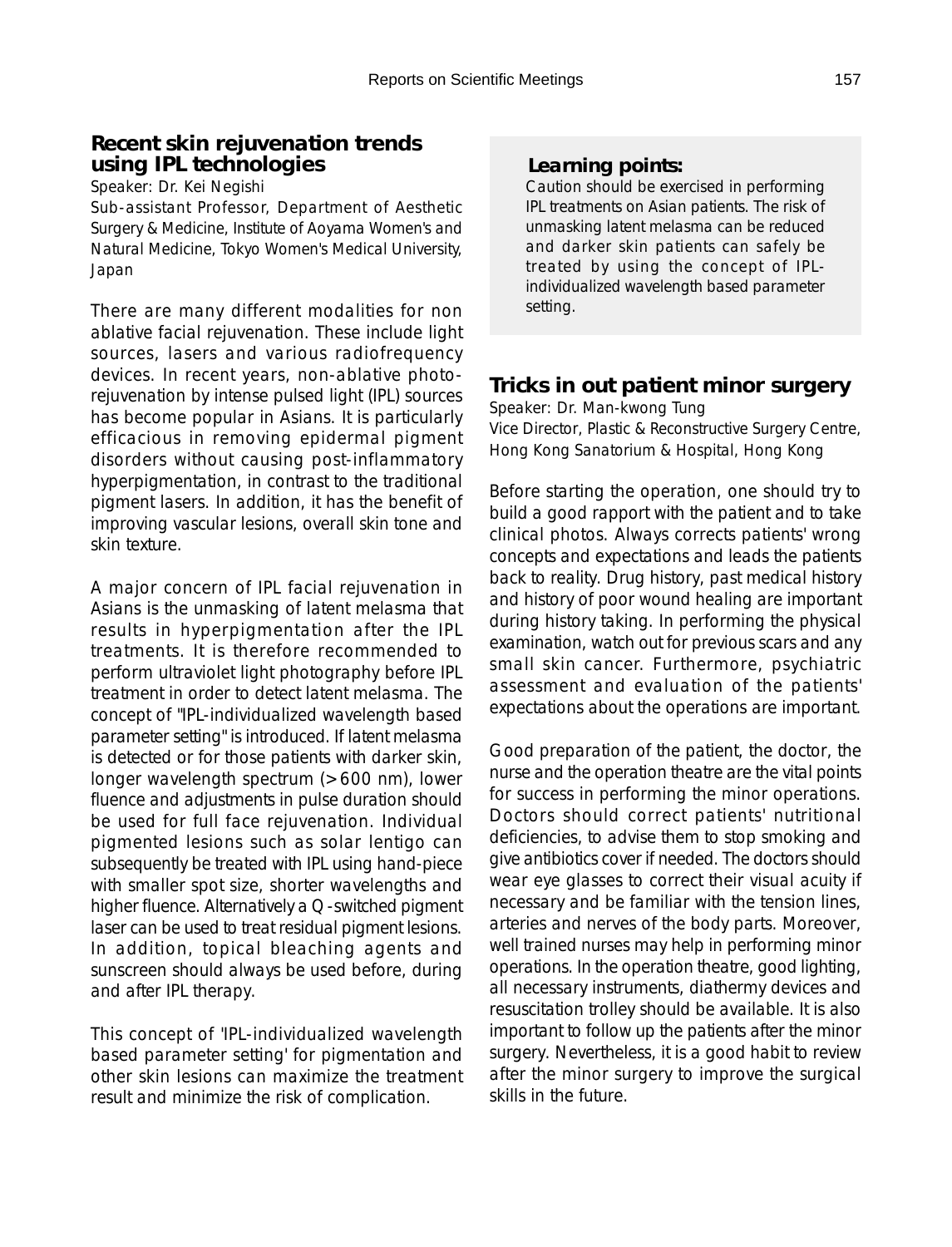### *Learning points:*

History taking, physical examination and communication skills are vital for performing minor operations. Good pre-operative preparation of the patient, the doctor, the nurses and operation theatre are also important tricks in out patient minor surgery.

## **Management of melasma in Singapore**

Speaker: Dr. Joyce Lim Private Dermatologist, Joyce Lim Skin and Laser Clinic, Singapore

Melasma is a common chronic skin disorder occurring in all skin types, and is among the top 10 diagnoses seen in dematological clinics in Singapore. Melasma often causes significant psychosocial distress and has a wide clinical spectrum: epidermal, dermal or most frequently mixed. In addition, some patients may have very subtle epidemal melasma that may be invisible to the naked eye and can be exacerbated by intense pulsed light (IPL) treatment. Melasma is also frequently associated with acquired bilateral naevus of Ota-like macules (ABNOM) which may be subclinical and unmasked by the treatment for melasma.

Management of melasma is often difficult and involves a combination of sunprotection, removal of any aggravating factors and treatment by topical or light therapies. Treatment has to be tailored to the individual patient and maintenance therapy is often required. In the speaker's experience, some patients may stop producing melasma at a certain age.

Sun avoidance and protection is essential, consisting of the use of broad-spectrum sunscreens, physical ultraviolet light protection and even oral sunblock (fern extract). Other aggravating factors such as oral contraceptive pills, heat and drugs (hydantoin and dilantin) should be avoided.

Specific topical therapies including hydroquinone, tretinoin, azelaic acid, kojic acid and chemical peels can be used. Topical hydroquinone is often used as the first-line treatment and response is usually evident at four to six weeks with maximal response at four to six months. Double or triple combination therapies are usually more effective. Kligman and Willis first described the 'Kligman formula' in 1975, consisting of a combination of topical 0.1% tretinoin, 5.0% hydroquinone, and 0.1% dexamethasone in hydrophilic ointment.

A small study was done in Singapore to assess the efficacy and safety of Tri-luma, a new triplecombination topical agent consisting of hydroquinone 4%, tretinoin 0.05%, fluocinolone acetonide 0.01%, on melasma. Twenty adult Chinese women were enrolled in the study. Triluma was applied topcially every night for eight weeks and a sunblock in the daytime. Patients were evaluated at four weeks and eight weeks by photographs, mexameter reading and subjective measurements. At the end of the study, none of the patients had complete clearance. The doctor's evaluation showed that seven patients (35%) had minimal melasma while 13 patients (65%) still had obvious melasma. There was no major adverse reactions from the treatment. Interestingly, assessment by mexameter showed reduction of pigmentation at four weeks of treatment, whilst increased pigmentation at eight weeks which may be due to post-inflammatory hyperpigmentation or underlying dermal melasma. In comparison to multi-centre trials, there were higher incidence of side effects of peeling and erythema which may be due to poor tolerance to tretinoin.

Kojic acid is a tyrosinase inhibitor which may be combined with hydroquinone and glycolic acid in the treatment of melasma. Clearance has been reported in 60% of patients using a topical combination gel consisting of 2% kojic acid, 2% hydroquinone and 10% glycolic acid. The lightening effect of azelaic acid 20% cream is comparable to 4% hydroquinone. It may also used in combination with topical steroid and glycolic acid. Tretinoin 0.1% cream reduces epidermal pigmentation but is commonly associated with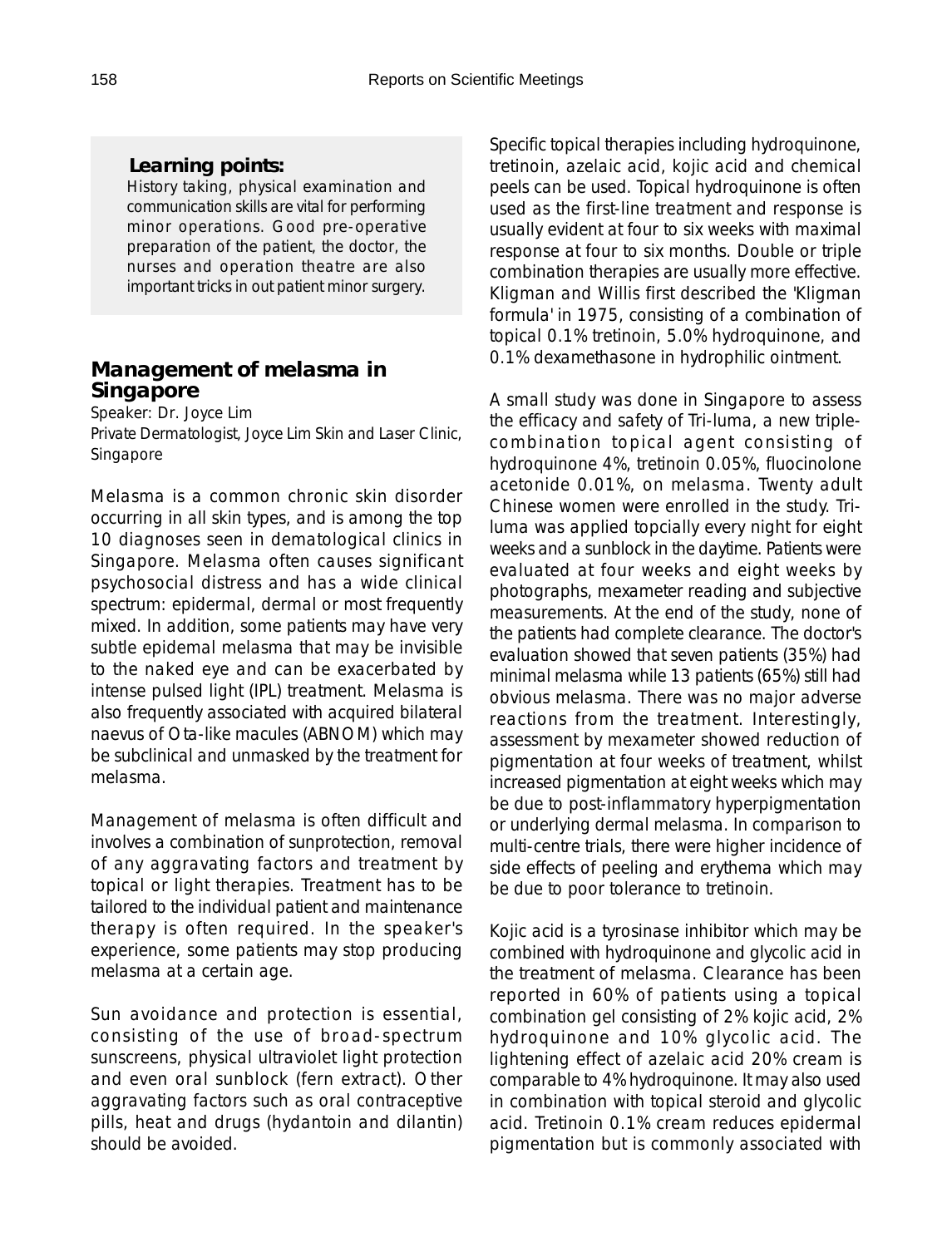irritant contact dermatitis. Niacinamide inhibits melanosome transfer and is useful if one cannot use hydroquinone or kojic acid agents. The skin lightening effect may occur as early as four weeks.

Chemical peels, IPL, and ablative laser therapies can also be used. IPL has been useful for epidermal melasma but partial repigmentation does occur. Laser therapy (Q-switched Nd-YAG or Fraxel) is useful as a third line treatment of melasma but there is a risk of post-inflammatory hyperpigmentation. Finally, there are currently no evidence available supporting the use of microdermabrasion or antioxidants in the treatment of melasma.

#### *Learning points:*

Management of melasma is often difficult and involves sun avoidance, use of daily broad-spectrum sunscreens and exclusion of aggravating factors. First-line treatment involves combination topical agents involving hydroquinone. Chemical peels, IPL and lasers are reserved for refractory cases. Maintenance therapy is often necessary and may include the topical non-hydroquinone agents or tretinoin.

# **Laboratory diagnosis of viral STI**

Speaker: Dr. Janice Yee-chi Lo

Acting Consultant Medical Microbiologist, Microbiology Division, Public Health Laboratory Services Branch, Centre for Health Protection, Department of Health, Hong Kong

In Hong Kong, viruses are one of the major aetiological agents in sexually transmitted infection (STI). Laboratory diagnosis has an important role in the overall management of STI. Common viral STI include human papillomavirus (HPV), herpes simplex virus (HSV), and human immunodeficiency virus (HIV) infection. Chlamydia trachomatis is a bacterial agent commonly diagnosed in the virology laboratory. The epidemiology of STI in descending order are non-gonococcal urethritis/ non-specific genital infection (NGU/NSGI), genital

wart, gonorrhoea, syphilis, herpes genitalis, trichomonas vaginalis and human immunodeficiency viral infection according to epidemiology data from Social Hygiene Service in Hong Kong. The laboratory investigations include direct detection of the pathogen or its component, culture and antibody detection by serology.

Direct detection of Chlamydia DNA by polymerase chain reaction (PCR) is suitable for diagnosis and screening in high risk group. Samples can be obtained from male urethra, female endocervix or sometimes urine. Detection of antigen by using direct fluorescent antibody test is a simpler and less expensive method. McCoy cell culture followed by immunofluorescent staining of intracytoplasmic inclusions with monoclonal antibody remains the gold standard in diagnosis and is the only acceptable laboratory evidence in medico-legal cases. It is highly specific in detecting viable organism.

The diagnosis of genital wart is usually clinical. The commonest pathogens are low risk type HPV 6 and 11. Direct DNA detection and probe hybridization in liquid-based cervical cytology specimens form the basis of cervical screening for cervical neoplasm. It is the only FDA-approved method for HPV genotyping but does not differentiate specific types. Type specific PCR is labour-intensive and may be able to detect mixed infection. Generic L1 gene PCR followed by typing restriction fragment length polymorphism (RELP) reversed line-blotting and nucleotide sequencing is an alternate.

Genital herpes are usually caused by HSV type 2 or possibly type 1. Viral culture using Vero cell line is the mainstay of diagnosis and cytopathic effects can be observed as early as day 2 of culture. It can be confirmed by immunofluorescence test. Electron microscopy can be used for direct detection. PCR can yield type-specific result, sometimes superseding viral culture in some centres. Antibody detection has the disadvantage of high degree of cross reaction between HSV-1 & 2 antibody and type specific assays are not widely available. Secondly, result rarely affects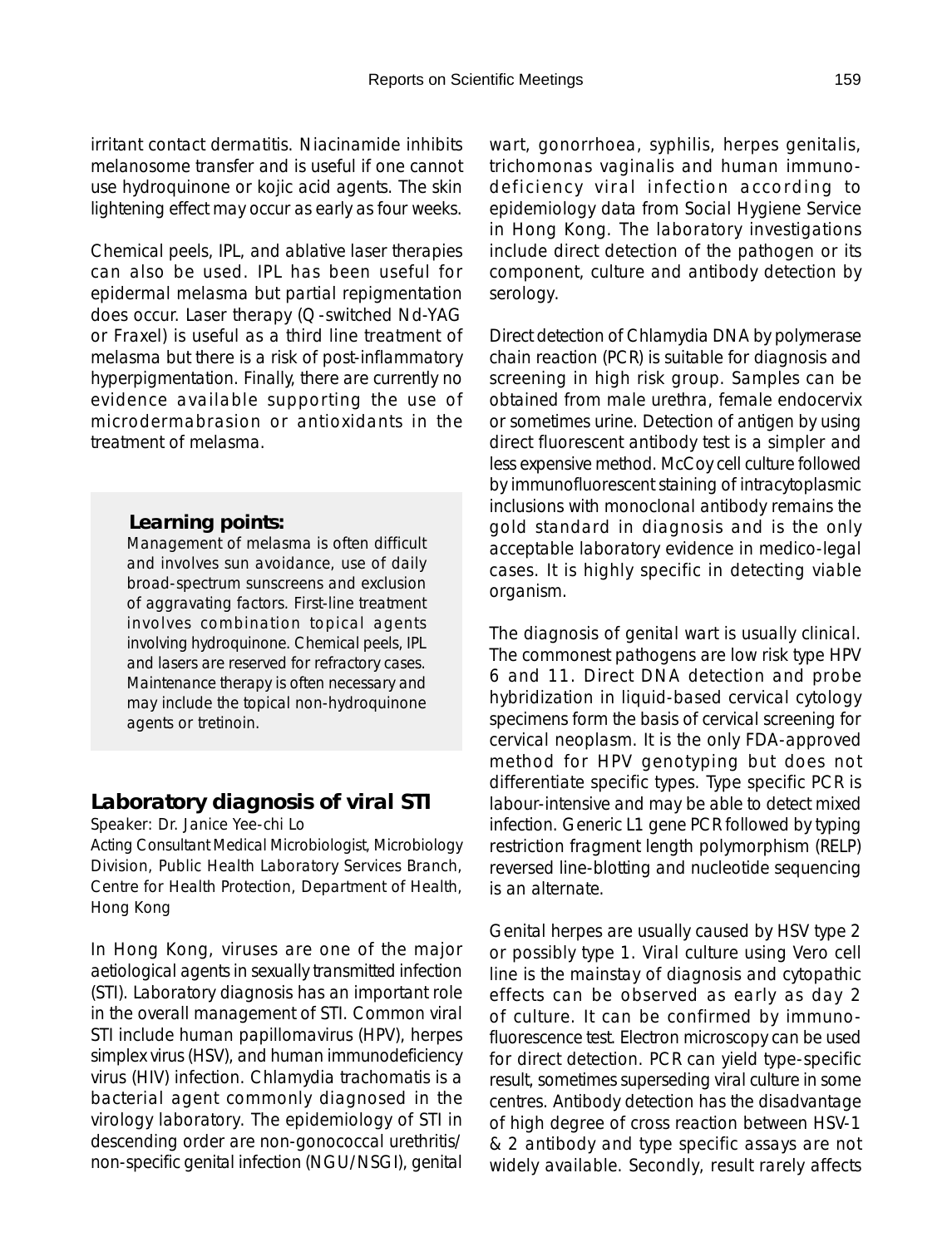clinical management because culture or direct detection tests are not possible. Presence of antibody does not indicate site of infection. It is important to note that there is no established management protocol for discordant couples. There are also issues with results interpretation and patient counselling.

Antibody detection is the mainstay of laboratory diagnosis to detect both HIV-1 and HIV-2 antibodies. Enzyme immunoassay combing antigen/antibody detection is highly sensitive as screening test and results can be available within hours and positive results require confirmation by Western blot testing and result can be available overnight. RNA detection is licensed for monitoring of viral load for antiviral treatment and may be considered in suspected acute infection.

#### *Learning points:*

In diagnosing STI, laboratory support has played an important role. Direct detection of the pathogen or its component, culture and antibody detection by serology are the underlying principles of laboratory investigations. Dermatologists have to pay particular attention to the interpretation of the laboratory results, especially the consideration of false positive and negative results. A careful clinical-pathological correlation is the rule of thumb.

# **Common pitfalls in the diagnosis and management of STD**

Speaker: Dr. King-man Ho

Senior Medical and Health Officer, Fanling Integrated Treatment Centre (Social Hygiene Service), Department of Health, Hong Kong

Commercial Herpes Simplex Virus 2 (HSV-2) type specific antibody test was used as an illustration and different scenarios were discussed. Similar principles could be applied to other sexually transmitted disease (STD) diagnostics such as nucleic amplification tests for Chlamydia and Ureaplasma which are recently introduced in the market or adopted in places other than Hong Kong.

All laboratory tests cannot fully replace the clinical acumen of the attending physicians. It is essential to determine the objective of ordering the test, to select and interpret these tests in the appropriate clinical context. The test performance indicators, sensitivity and specificity should be noted. These are independent of the pre-test probability but are very sensitive to any deviation from the strictest provisions as incurred from specimen sampling, storage, transport, handling and various steps in the laboratory processing. The figures as specified by the manufacturers may not be reproduced in the actual clinical situations.

It is also important to know the supporting laboratory and the nature of the concerned STD diagnostics. Some tests are approved by reputable regulatory agencies. POCkit and HerpeSelect are examples that are both approved by the Food and Drug Administration of United States while many others are not. The meaning of positive tests should be ascertained. As an example, the term "positive for mycoplasma sp" may not be specific enough to indicate a particular species: ureaplasma urealyticum, mycoplasma genitalium or any of the species. For nucleic amplification test such as polymerase chain reaction or ligase chain reaction for chlamydia or mycoplasma sp., control is required to monitor the presence of inhibitors in the sample. For Elisa Immunoassay tests or tests that involve definition of cut off values to define positivity, it should be checked whether the Receiver Operating Characteristic (ROC) curves are re-defined. It is also important to know whether the laboratory have any quality assurance measures such as detection of the presence of laboratory contamination.

It is essential to interpret the test results in the appropriate clinical context. The positive and negative predictive values are sensitive to the pretest probability of disease occurrence: the population prevalence in the setting of screening and the clinical acumen of the attending doctor in the setting of diagnostics. The attending doctors have to decide if the index test is applied as a